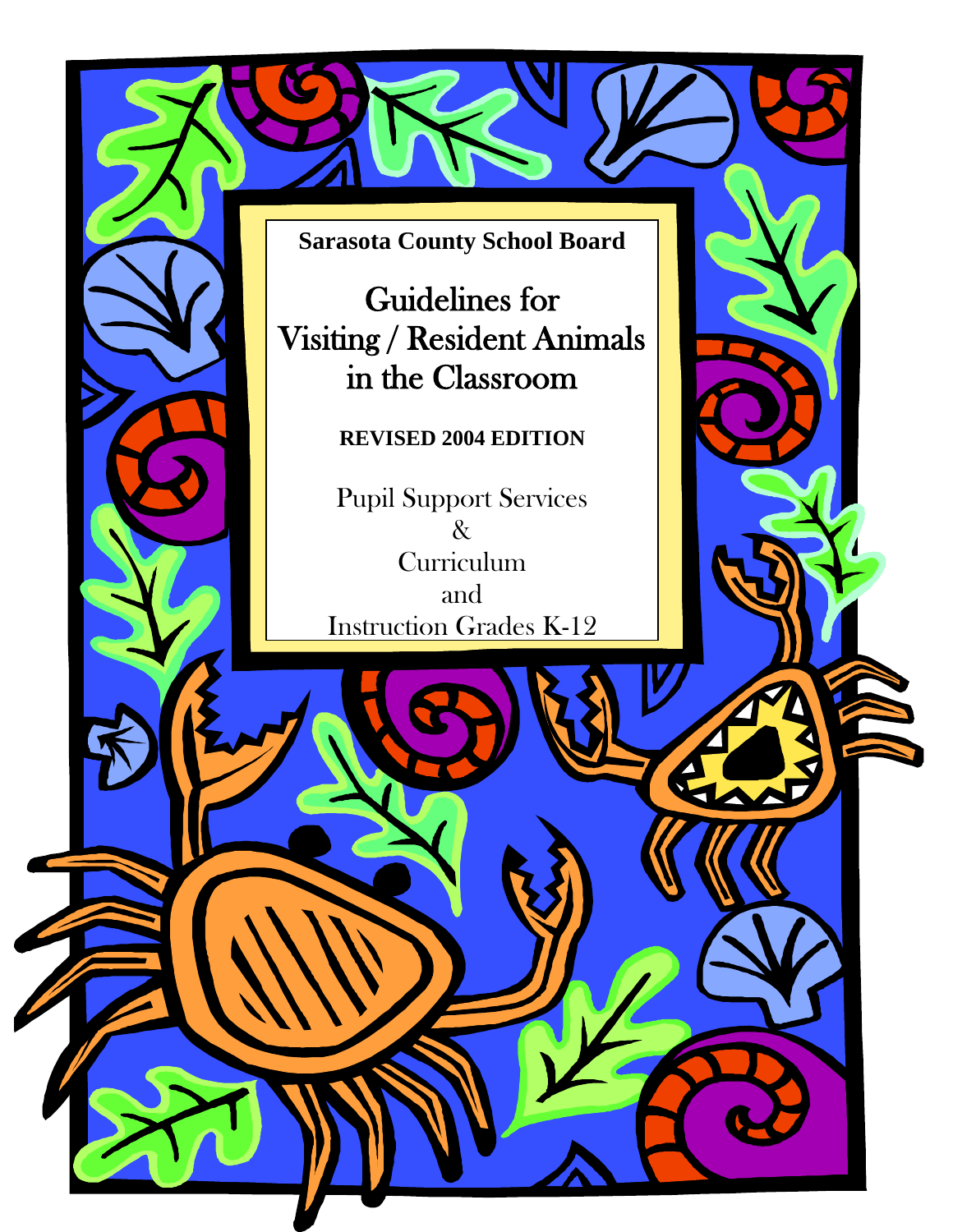# **School Board of Sarasota County Guidelines for Animals in the Classroom**

# **Table of Contents**

| <b>Permission Form</b>                                                                                      | $\boldsymbol{2}$ |
|-------------------------------------------------------------------------------------------------------------|------------------|
| <b>Parent Notification Form</b>                                                                             | 3                |
| <b>Introduction</b>                                                                                         | 4                |
| <b>Animals Permitted, Permitted for Visiting and Animals Not Permitted</b>                                  | $4-6$            |
| <b>Special Conditions for Specific Animals</b>                                                              | 6                |
| <b>General Guidelines for Animals Which are Permitted to Visit Schools</b>                                  | $6 - 7$          |
| <b>Proper Restraint of Animals</b>                                                                          | $7 - 8$          |
| <b>Student Contact with Animals</b>                                                                         | $8-9$            |
| <b>Handling and Disposal of Animal Wastes While on School Campuses</b>                                      | 9                |
| <b>Humane Treatment</b>                                                                                     | 9                |
| <b>Conclusion</b>                                                                                           | 9                |
| <b>Appendix I: Hand Washing Recommendations to Reduce Disease</b><br><b>Transmission from Animals</b>       | $10 - 11$        |
| <b>Appendix II: Bibliography</b>                                                                            | 12               |
| Appendix III: NSTA Position Statement: Guidelines for Responsible Use of<br><b>Animals in the Classroom</b> | 13               |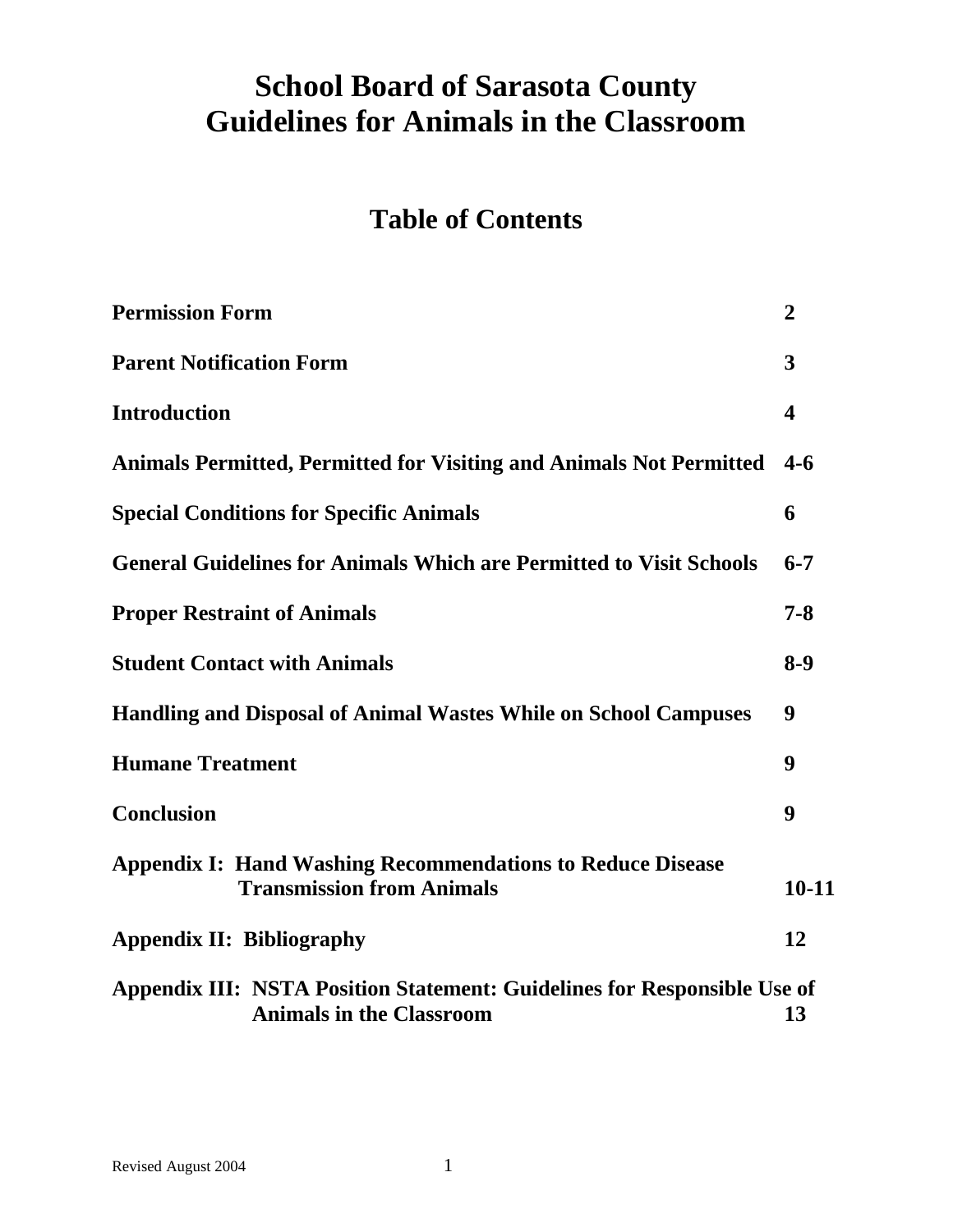## **Administrative Permission for Students to Have Exposure to Animals in the Classroom or School**

(Keep copy for school records and return 1 copy to teacher)

Sarasota County School Board Guidelines require that Administrators (Principal or Assistant Principal) must receive written information when exposure to animals will occur in the school or classroom. Administrators have the option to limit or reject the housing or visit of an animal in a classroom or the school.

|                                             |                                                              | The curriculum objective for which this animal will be housed or allowed to visit:                                                                                                                                                                                                                                                                                                                                                |  |
|---------------------------------------------|--------------------------------------------------------------|-----------------------------------------------------------------------------------------------------------------------------------------------------------------------------------------------------------------------------------------------------------------------------------------------------------------------------------------------------------------------------------------------------------------------------------|--|
|                                             |                                                              | Subject: _________________________________Objective Number: ____________________                                                                                                                                                                                                                                                                                                                                                  |  |
|                                             | Explanation of correlation or application to the Curriculum: |                                                                                                                                                                                                                                                                                                                                                                                                                                   |  |
|                                             |                                                              | ,我们也不能在这里的时候,我们也不能在这里的时候,我们也不能会不能会不能会不能会不能会不能会不能会不能会不能会不能会。""我们的是,我们也不能会不能会不能会不能                                                                                                                                                                                                                                                                                                                                                  |  |
|                                             |                                                              | ,我们也不会有什么。""我们的人,我们也不会有什么?""我们的人,我们也不会有什么?""我们的人,我们也不会有什么?""我们的人,我们也不会有什么?""我们的人                                                                                                                                                                                                                                                                                                                                                  |  |
|                                             | Length of time that the animal will be present:              |                                                                                                                                                                                                                                                                                                                                                                                                                                   |  |
| _______ For the entire school year (housed) |                                                              |                                                                                                                                                                                                                                                                                                                                                                                                                                   |  |
|                                             |                                                              | $\frac{1}{\sqrt{1-\frac{1}{\sqrt{1-\frac{1}{\sqrt{1-\frac{1}{\sqrt{1-\frac{1}{\sqrt{1-\frac{1}{\sqrt{1-\frac{1}{\sqrt{1-\frac{1}{\sqrt{1-\frac{1}{\sqrt{1-\frac{1}{\sqrt{1-\frac{1}{\sqrt{1-\frac{1}{\sqrt{1-\frac{1}{\sqrt{1-\frac{1}{\sqrt{1-\frac{1}{\sqrt{1-\frac{1}{\sqrt{1-\frac{1}{\sqrt{1-\frac{1}{\sqrt{1-\frac{1}{\sqrt{1-\frac{1}{\sqrt{1-\frac{1}{\sqrt{1-\frac{1}{\sqrt{1-\frac{1}{\sqrt{1-\frac{1}{\sqrt{1-\frac{1$ |  |
| school.                                     |                                                              | YES, Teacher may house this animal or allow this animal to visit in the classroom or                                                                                                                                                                                                                                                                                                                                              |  |
| school.                                     |                                                              | NO, Teacher may not house this animal or allow this animal to visit in the classroom or                                                                                                                                                                                                                                                                                                                                           |  |
|                                             |                                                              |                                                                                                                                                                                                                                                                                                                                                                                                                                   |  |
|                                             |                                                              |                                                                                                                                                                                                                                                                                                                                                                                                                                   |  |

Administrator's Signature

Print Date

\_\_\_\_\_\_\_\_\_\_\_\_\_\_\_\_\_\_\_\_\_\_\_\_\_\_\_\_\_\_ \_\_\_\_\_\_\_\_\_\_\_\_\_\_\_\_\_\_\_\_\_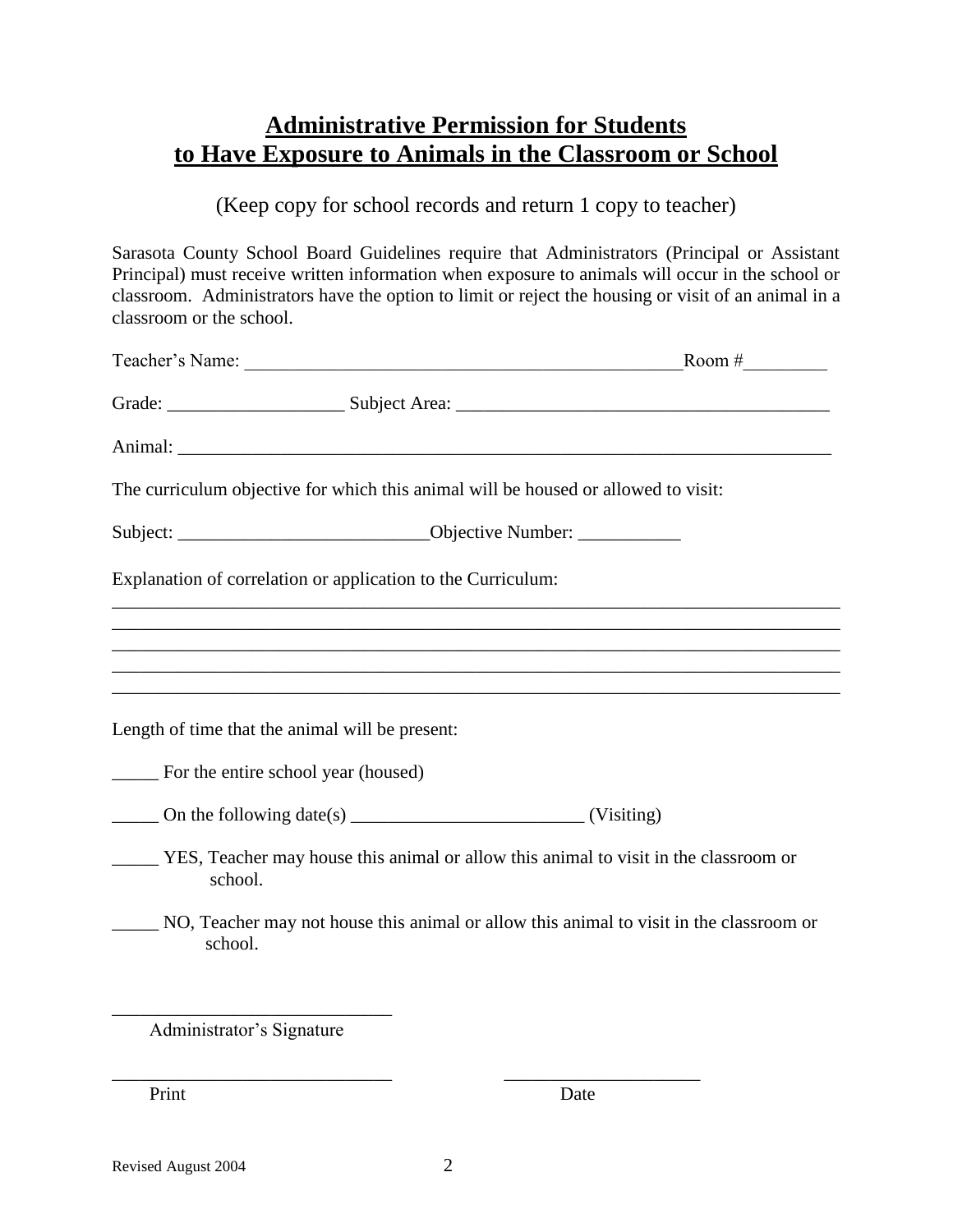## **Parent Notification for Students to Have Exposure to Animals in the Classroom**

Sarasota County School Board Guidelines require that parents must receive written information when exposure to animals will occur in the school/classroom. Parents have the option to limit their child's participation and inform the teacher.

| Teacher's Name | Room Number: |  |
|----------------|--------------|--|
|                |              |  |

Curriculum Objective Grade: \_\_\_\_\_\_\_\_\_\_\_\_\_\_\_\_ Science Objective Number: \_\_\_\_\_\_\_\_\_\_

The correlation/application to the curriculum is:

The following animal(s) will be in your child's classroom:

\_\_\_\_\_ For the present school year \_\_\_\_\_\_\_\_\_\_\_\_\_\_\_\_\_\_\_\_\_ (Housed)

 $\underline{\hspace{1cm}}$  On  $\underline{\hspace{1cm}}$  On  $\underline{\hspace{1cm}}$  date(s) (Visiting only)

If you have concerns about your child being in the classroom while this animal is visiting/residing, please contact your student's school.

\* A copy of Guidelines for Visiting/Resident Animals in Sarasota County Schools is available at each school and may be reviewed upon request.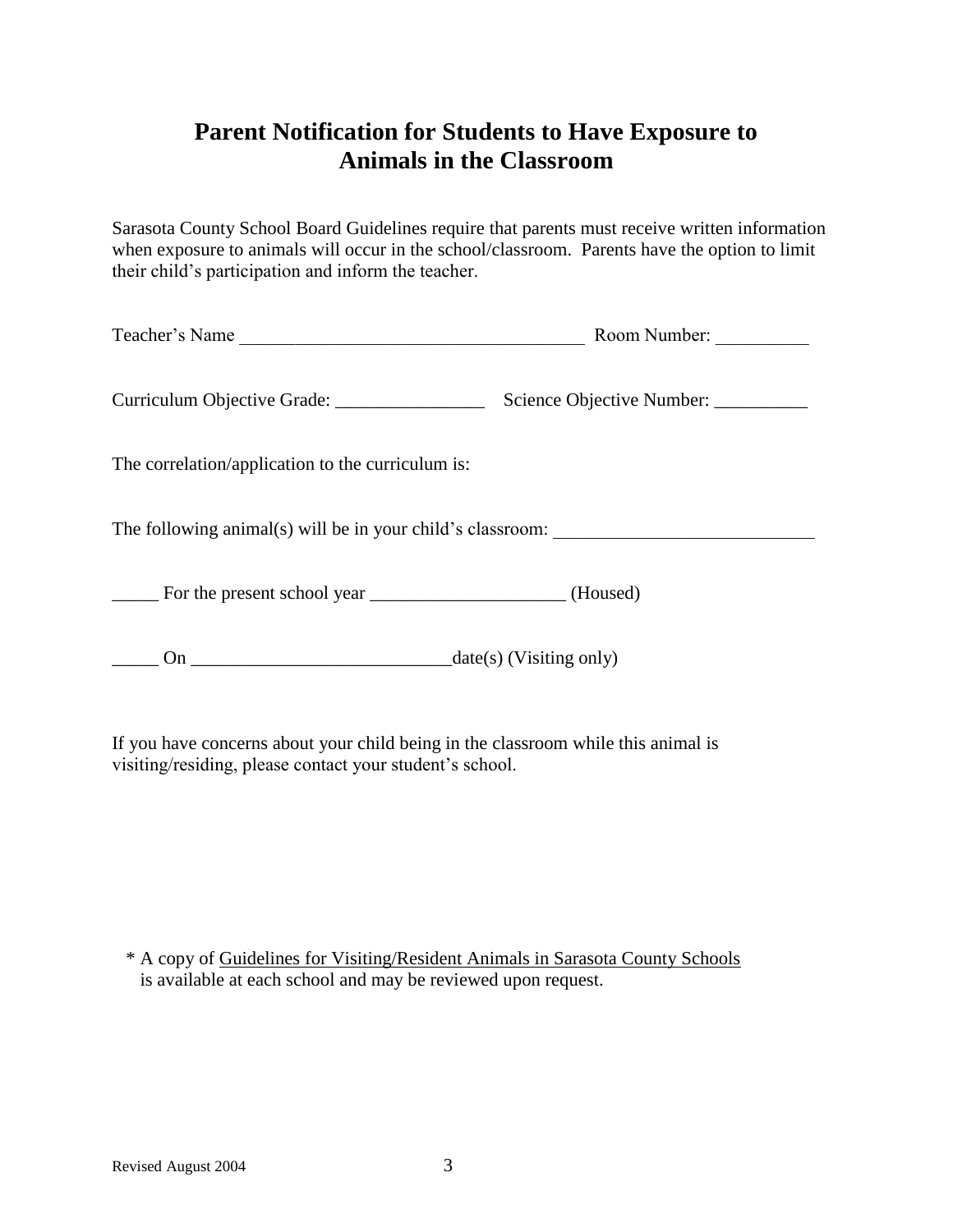#### **A. INTRODUCTION**

The purpose of these guidelines is to provide information to promote safety for instructors and students when animals are brought into the classroom. Animals are part of our daily lives, they can be used effectively as teaching aids, and the positive benefits of the human-animal bond are well established. However, the special situation of classrooms necessitates certain safeguards.

- 1. Keeping animals, etc. in the classroom presents students and staff with these health and safety-related problems:
	- $\triangleright$  Scratches and/or bites
	- $\triangleright$  Infections
	- $\triangleright$  Allergic reactions
	- $\triangleright$  Asthmatic reactions
	- $\triangleright$  Infestations

#### **Therefore, students and parents must receive written information for each student, which the teacher keeps on file.**

Parents must have the option to inform the teacher of possible allergic reactions, and limit the student's participation.

- 2. Wildlife in the classroom is acceptable only when it meets a curricular objective. Administration, students, and parents need to be informed in writing of the objective.
- 3. Students whose parents have limited their access to the wildlife must have an alternative assignment of equal value.
- 4. **It is the teacher's responsibility to care for and clean up after the wildlife. The custodians are not responsible for cleaning the cages, etc. or the area upon which they are placed.**

All Children who handle animals should be instructed to wash their hands immediately after handling them under the supervision of the teacher. See Appendix I for Hand Washing Recommendations to Reduce Disease Transmission.

5. Students must be aware that during emergency drills, the wildlife remains in the classroom, and in the event of a real fire, would not be protected. This prevents the well-intentioned student from returning to a dangerous situation to "save a pet."

| Live Animals Not Permitted Under Any Circumstances*            | <b>Live Animals</b>          |
|----------------------------------------------------------------|------------------------------|
|                                                                | <b>Permitted for Housing</b> |
| Wild Animals (example: wolf-dog hybrid, lions, tigers)         | Aquarium (fresh or salt      |
| <b>Stray Animals</b>                                           | water) fish, coral,          |
|                                                                | anemone, hermit crab         |
| <b>Bats</b>                                                    | Ant Farm                     |
| Raccoons                                                       | <b>Butterflies</b>           |
| <b>Skunks</b>                                                  | Ladybugs                     |
| Stinging and/or Biting Insects                                 | <b>Fruit flies</b>           |
| Reptiles (snakes, lizards, iguanas, turtles, alligators, etc.) | Earthworms                   |
| Amphibians                                                     |                              |
| Giant African Land Snail                                       |                              |
| Aggressive Animals                                             |                              |
| Birds (feathered vertebrate)                                   |                              |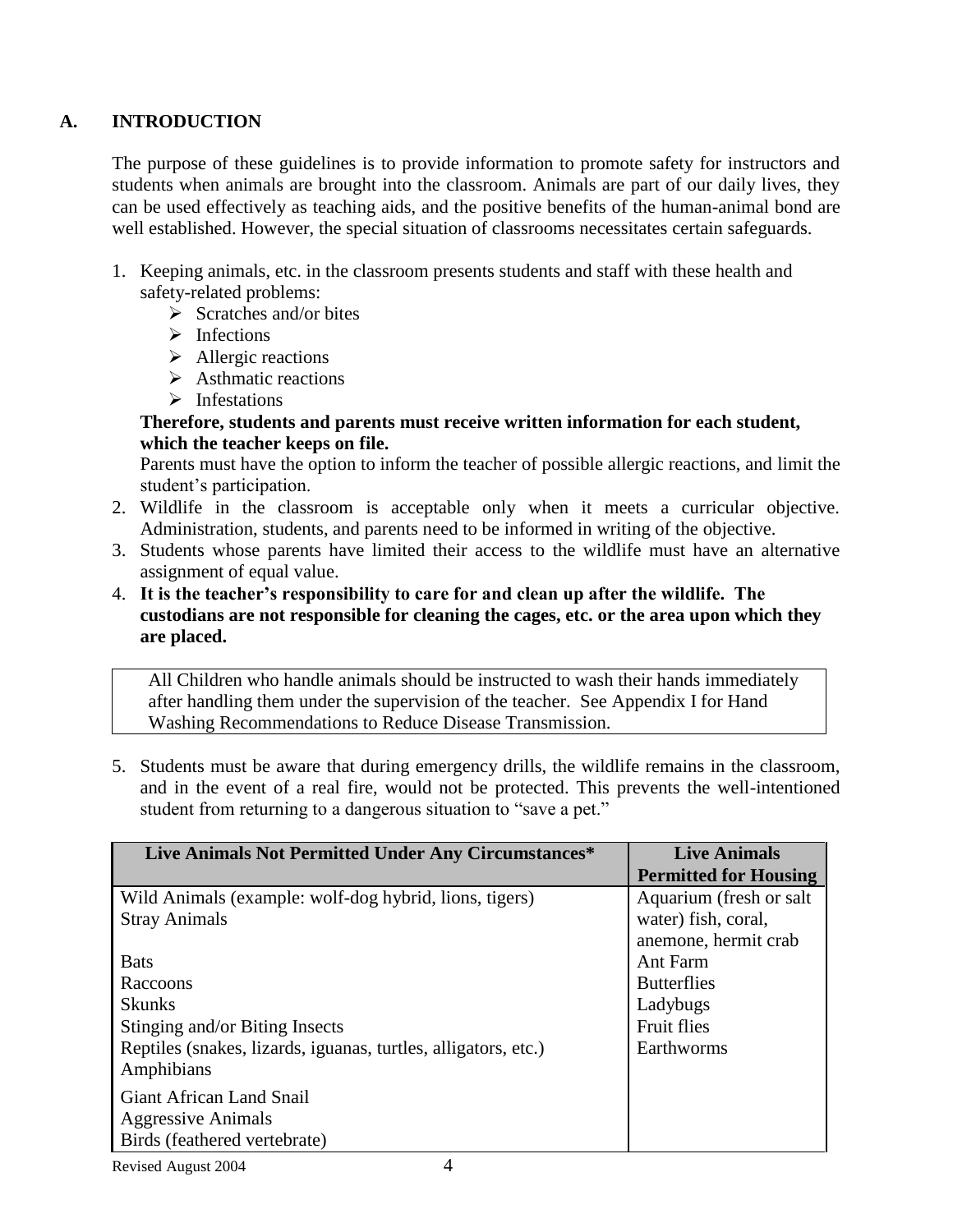| Arachnids (spiders, scorpions, etc.)                |
|-----------------------------------------------------|
| <b>Live Animals Permitted for Visiting</b>          |
| Domestic Dog                                        |
| Domestic Cat                                        |
| Domestic Cow, Sheep, Pig, Horse                     |
| Ferret                                              |
| Pet rodent (mouse, rat, guinea pig, and chinchilla) |
| Pet rabbit                                          |
| Hermit Crab                                         |

\*Middle and High School Science Teachers may contact the Science Curriculum Specialist at the Landings for further guidelines.

#### **B. Animals which are UNACCEPTABLE for School Visits**

#### 1. Wild Animals

Defining a wild animal is difficult and subjective. For the purposes of these guidelines, a wild animal is any mammal that is **NOT** one of the following:

- a. Domestic dog
- b. Domestic cat
- c. Domestic ferret
- d. Domestic ungulate (e.g. cow, sheep, goat, pig, horse)
- e. Pet rabbit
- f. Pet rodent (e.g. mice, rats, hamsters, gerbils, guinea pigs, chinchillas)

Wild animals pose a risk for transmitting rabies as well as other *zoonotic diseases* (i.e. diseases which can be transferred from animals to humans) and should never be brought into schools or handled by children.

Wild animals' behavior also tends to be unpredictable. A wild animal that has been raised in captivity is still a wild animal. Domestication takes thousands of years, not just a generation or two.

#### 2. Poisonous Animals

 Spiders, venomous insects, poisonous reptiles (including snakes), and poisonous amphibians should be prohibited from being brought onto school grounds.

#### 3. Reptiles (including non-poisonous snakes, lizards, turtles and iguanas) and amphibians

These animals (reptiles and amphibians) can transmit salmonellosis to humans and are more likely than other animals to do so.

Because of the high risk of salmonellosis from these animals even when reared in captivity, they are inappropriate in schools. These animals may intermittently shed salmonella. Negative cultures will not guarantee that they are not infected. Treatment of infected animals with antibiotics has not proven useful and may promote the development and spread of resistant bacteria.

#### 4. Wolf-dog Hybrids

These animals are crosses between a wolf and a domestic dog and have shown a propensity for aggression, especially toward young children. Therefore, they should not be allowed on school grounds.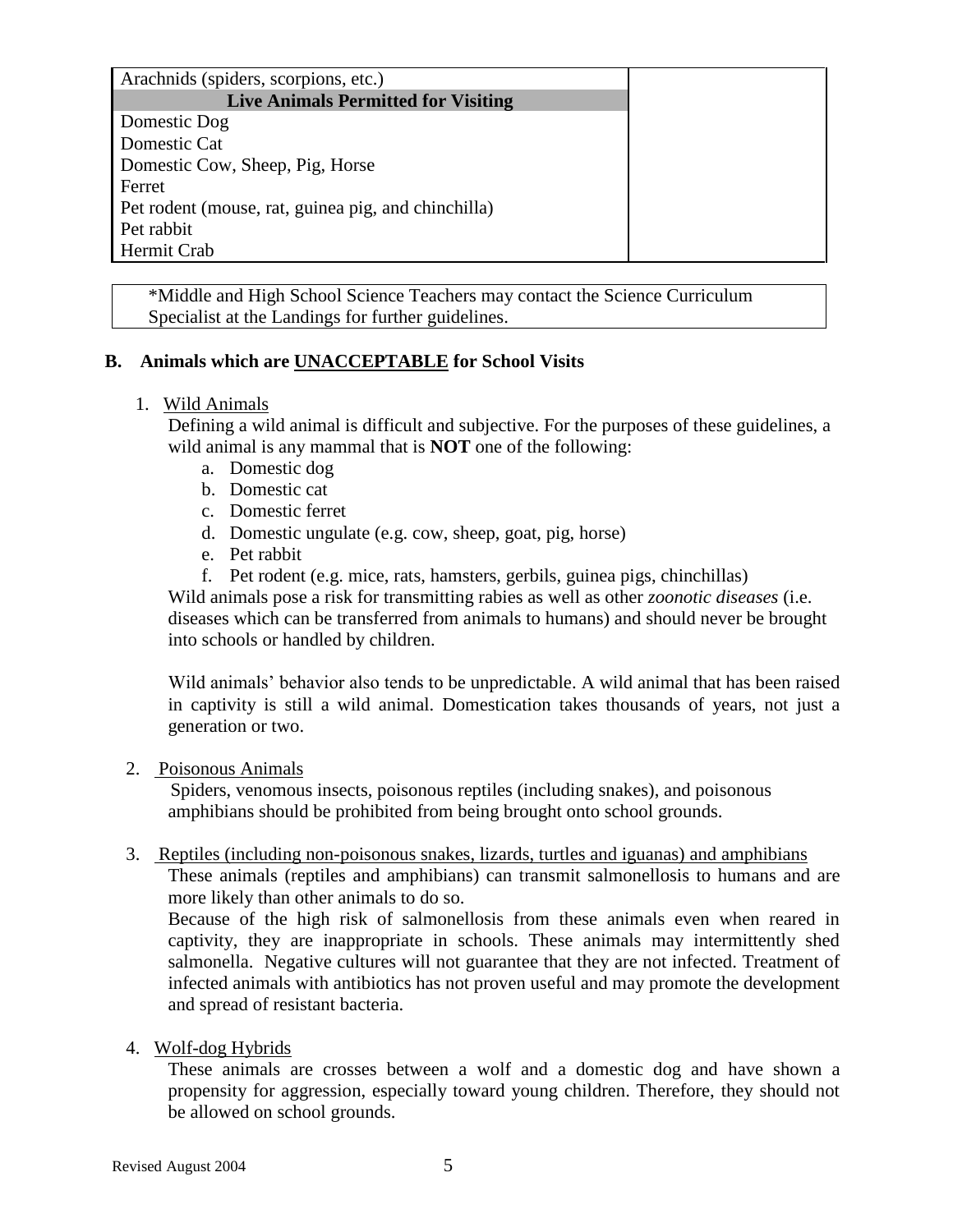#### 5. Stray Animals

Stray animals should never be brought onto school grounds because the health and vaccination status of these animals is unknown.

#### 6. Baby Chicks and Ducks

Because of the high risk of salmonellosis and campylobacteriosis from these animals, they are inappropriate in schools. Transmission of these diseases from chicks and ducklings to children is well documented in the medical literature.

#### 7. Aggressive Animals

Animals that are bred or trained to demonstrate aggression towards humans or other animals, or animals that have demonstrated such aggressive behavior in the past, should not be permitted on school campuses. Aggressive, unprovoked, or threatening behavior should mandate the animal's immediate removal.

#### 8. Psittacine Birds

Because psittacine birds can carry zoonotic diseases such as psittacosis (Chlamydia psittaci, parrot fever), such birds (parrots, parakeets, budgies, and cockatiels) should not be handled by children. The infection can be transmitted by inhaling the agent from desiccated droppings, secretions and dust from feathers of infected birds. "Even birds that appear healthy can be carriers and shed the infectious agent."

#### **C. Special Conditions for Animals listed as "Permitted for Visiting"**

1. Ferrets

Ferrets can be allowed to visit school classrooms, but the person responsible for them must handle them. They should be currently vaccinated against rabies. Because of their propensity to bite when startled, it is not recommended that school children hold ferrets visiting the classroom. Children should never be left alone with a ferret.

2. Guide, Hearing, and other Service Animals and Law Enforcement Animals These animals should not be prohibited from being on school grounds or in classrooms.

#### **D. Special Conditions for Animals listed as "Permitted for Housing"**

All animals housed in schools should be provided an appropriate environment (e.g. secure housing, suitable temperature, adequate exercise) and a proper diet. In addition, there should be a plan for the continued care of these animals during the days that school is not in session. Consultation with a veterinarian is advised to help with environmental and nutritional needs and provide care in the event of illness or injury to the animal.

#### **E. General Guidelines For Animals Which Are Permitted To Visit Schools**

It is important that animals that are brought onto school campuses be clean and healthy so that the risk of transmitting diseases is minimal. Children tend to be more susceptible to zoonotic disease and parasitic infections than adults because of their lack of hand washing and greater propensity for putting hands in their mouths. Therefore, animals that are brought to school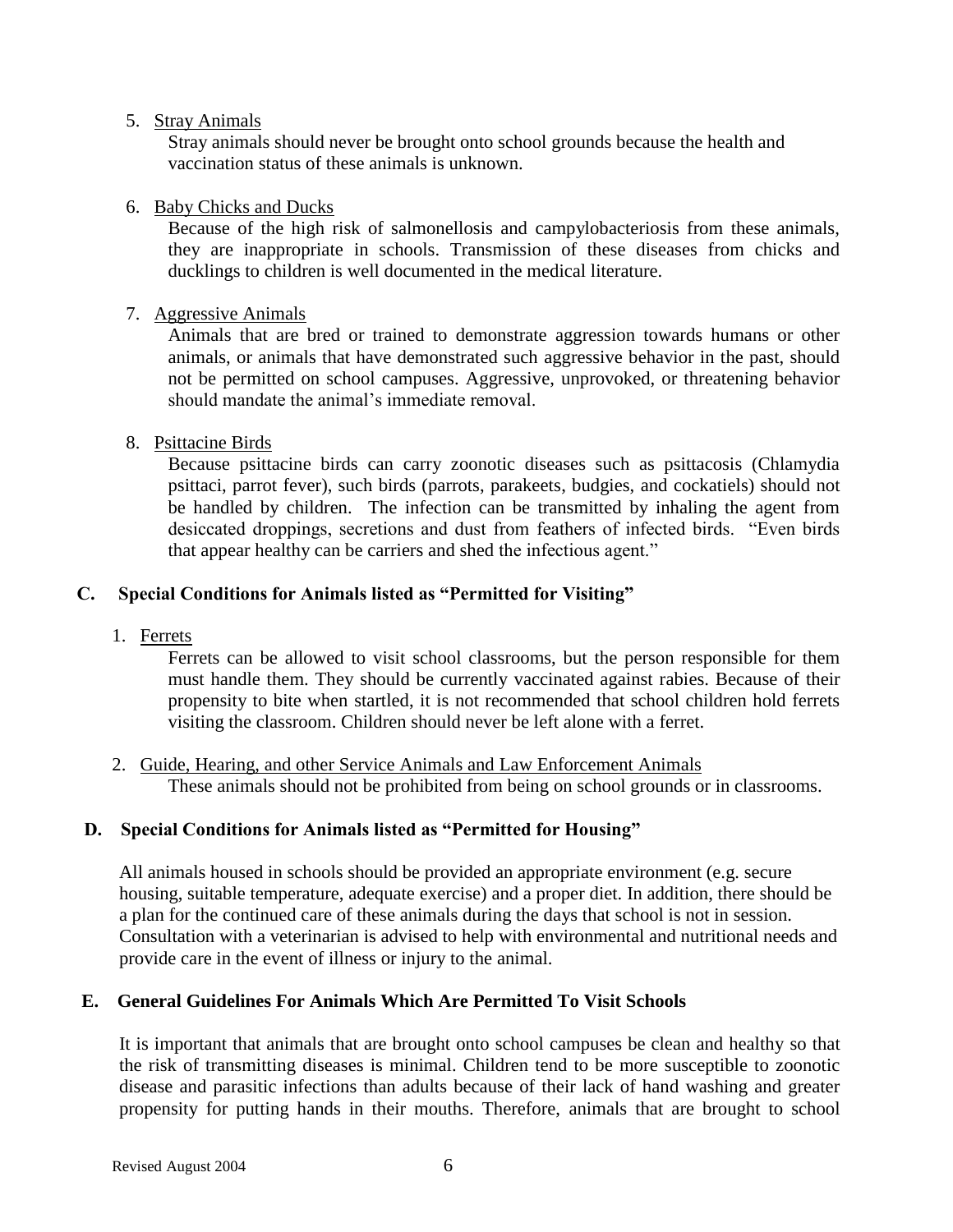should be clean and free of disease and external parasites such as fleas, ticks, and mites to decrease the likelihood of the animal transmitting these agents or vectors to the students.

Visiting animals should be restricted to an area designated by the principal or administrator. Kittens and puppies are appropriate only for short classroom visits.

Pets brought on campus should be spayed/neutered as altered pets have a tendency to display better behavior as per recommendation of the Humane Society of Sarasota County.

The following are specific recommendations for some common-visiting animals:

1. Verified Rabies Vaccination

Current rabies vaccination by a licensed veterinarian should be documented for all dogs, cats, and ferrets brought onto the school campus for instructional purposes. **Dogs and cats under three months of age or not vaccinated against rabies should not be handled by children.**

2. Health Certificates for Dogs

A **health certificate signed by a licensed veterinarian** showing proof of current vaccinations **must be provided** to the principal per recommendation of the Humane Society of Sarasota County. The animal should be free of internal and external parasites such as fleas, ticks, and mites, and free of obvious skin lesions. Dogs over four months of age should be housebroken.

3. Health Certificates for Cats

A **health certificate which is signed by a licensed veterinarian** showing proof of current vaccinations **must be provided** to the principal as recommended by the Humane Society of Sarasota County. The animal should be free of internal and external parasites such as fleas, ticks, and mites, and free of obvious skin lesions.

4. Health Certificates for Ferrets

A **health certificate that is signed by a licensed veterinarian** showing proof of current vaccinations **must be provided** to the principal as recommended by the Humane Society of Sarasota County. The animal should be free of internal and external parasites such as fleas, ticks, and mites, and be free of obvious skin lesions.

#### **F. Proper Restraint of Animals**

Because animals may react strangely to classroom situations, it is important to have an effective way to control them. Fear may cause an animal to attempt to escape or even act aggressively in situations that are unusual to them (the "flight or fight" phenomenon). Appropriate restraint devices will allow the holder to react quickly and prevent harm to students or escape of the animal.

1. Collars and Leashes

Dogs, cats, and ferrets should be wearing a proper collar, harness, and/or leash when on the school campus or in the classroom so they can be easily controlled. Household rope or string is not an appropriate restraint tool. The owner or responsible person should stay with the animal during its visit to the school. No animal should be allowed to roam unrestrained on the school campus or in the classroom.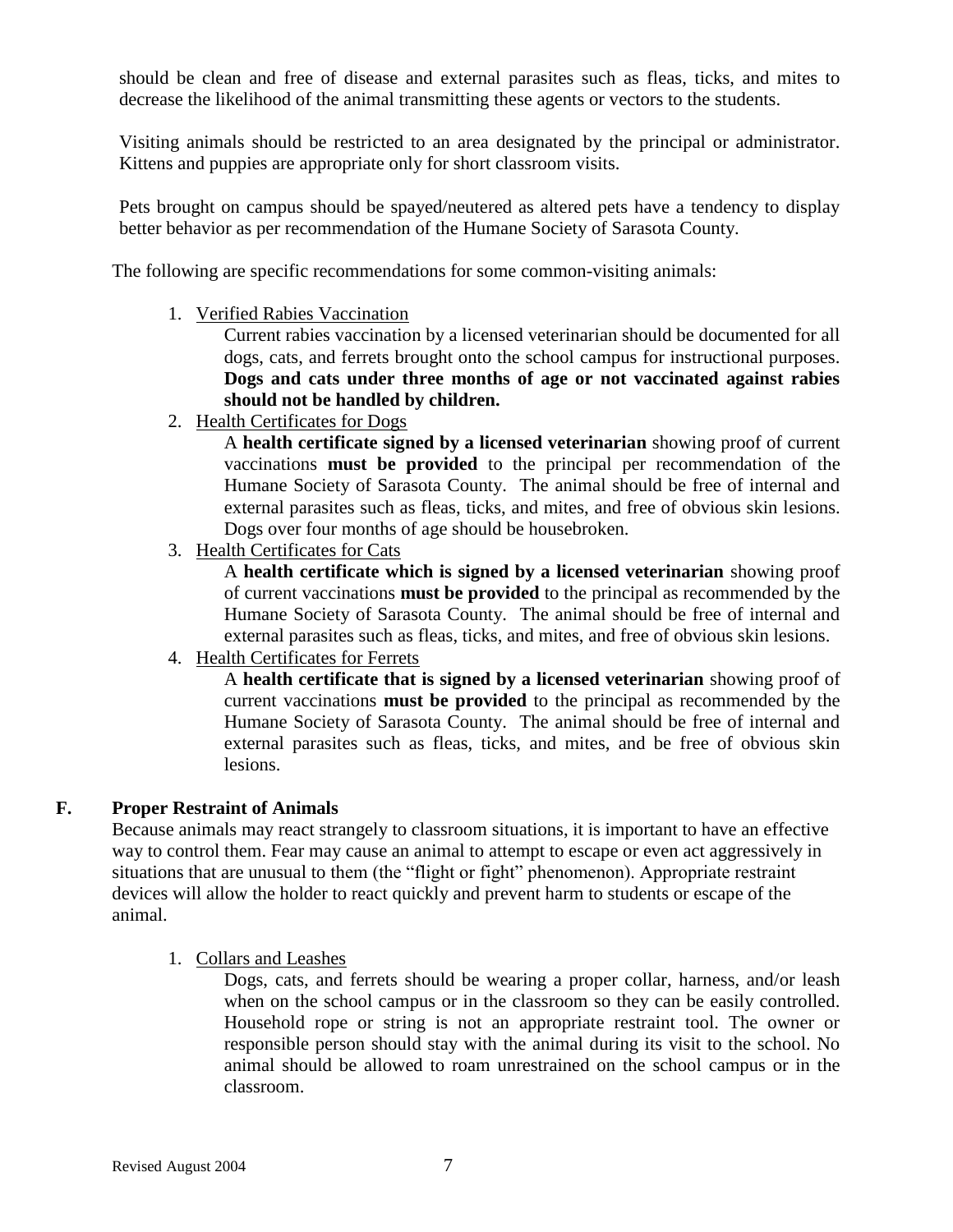#### 2. Designated Areas

All animals should be restricted to the area designated by the principal or administrator. In school facilities in which the common dining area is also used as an auditorium, gymnasium, or multi-purpose room animals may be allowed in the area at times other than meals if:

- a. Effective partitioning or self closing doors separate the area from food storage and food preparations areas
- b. Condiments, equipment, and utensils are stored in enclosed cabinets or removed from the area when animals are present
- c. Dining areas, including tables, countertops, and similar surfaces are effectively cleaned before the next meal service. Cleaning should be done with a 10% bleach solution or commercial disinfectant. **Animals should not be in dining areas during mealtime.**
- 3. Estrus

Female dogs and cats should be determined not to be in estrus (heat) at the time of the visit.

#### **G. Student Contact With Animals**

Increased activity and sudden movements can make animals feel threatened; so all student contact with animals should always be supervised and conform to a few basic rules. Even very tame animals may act aggressively in strange situations.

- 1. Animal bites can usually be avoided if students are kept in small groups.
	- **Animal Bites: "Any person bitten or having knowledge of any person bitten by any dog, cat or other animal, shall report the fact immediately to the County Health Officer and Animal Services" (Sarasota County Ordinance: Section 13 of Ordinance 95-042). Treatment of Animal Bites: See School Health Services Manual of Sarasota County Public Schools, p. 31-32.**
- 2. Rough play or teasing should absolutely not be allowed.
- 3. Children should not be allowed to feed pets directly from their hands.
- 4. Small animals such as rabbits, hamsters, gerbils, and mice should be handled very gently.

Rabbits rarely like to be held and will struggle to free themselves. Rodents may bite when they feel threatened, but rabies post-exposure prophylaxis is almost never warranted with small rodent bites.

- 5. Children should be discouraged from "kissing" animals or having them in close contact with their faces.
- 6. Education with animals should be used to reemphasize proper hygiene and hand washing recommendations. All children who handle animals should be instructed to wash their hands immediately after handling them.
- 7. Animals should not be allowed in the vicinity of sinks where children wash their hands or in any areas where food is prepared, stored, or served. Animals should not be kept in areas used for cleaning or storage of food utensils or dishes. Animals should also be restricted from school health rooms or sterile and clean supply rooms.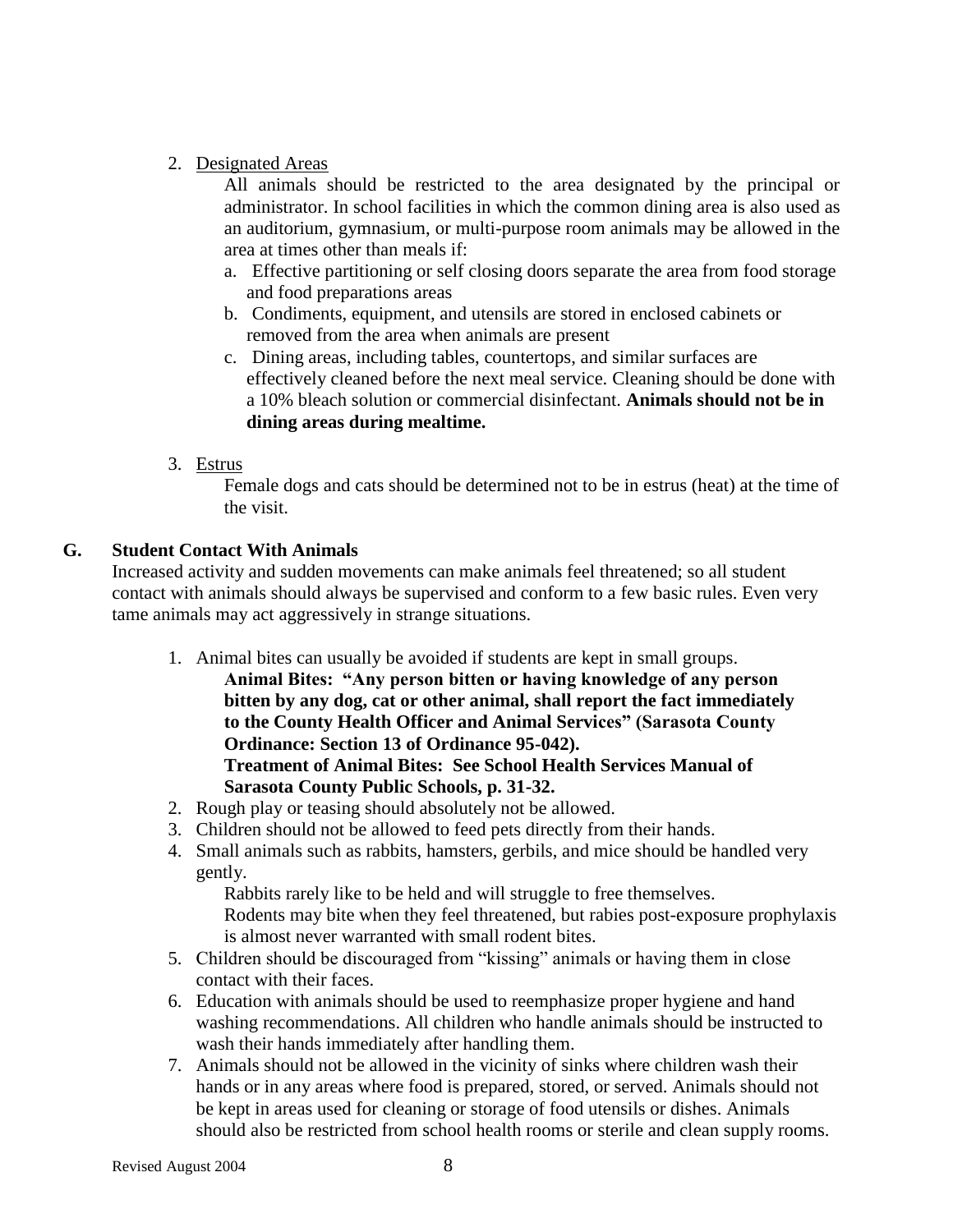- 8. Do not allow cats or dogs in sandboxes where children play.
- 9. Immunocompromised students (e.g. children with organ transplants, children currently receiving cancer chemotherapy or radiation therapy) may be especially susceptible to zoonotic diseases; therefore, special precautions may be needed to minimize the risk of disease transmission to these students. Consultation with the child's parents about precautionary measures is strongly advised.
- 10. Ringworm can be transmitted from animals (example: guinea pigs, hamsters) to humans and from humans to animals.

#### **H. Handling and Disposal of Animal Wastes While On School Campuses**

1. Clean Up of Animal Wastes.

Children should not handle or clean up any form of animal waste (feces, urine, blood, etc.). Animal wastes should be disposed of where children cannot come into contact with them, such as in a plastic bag or container with a well-fitted lid or via the sewage waste system for feces. Food handlers should not be involved in the cleanup of animal wastes.

2. Prohibited Areas

Animal wastes should not be disposed of and visiting animals should not be allowed to defecate in or near areas where children routinely play or congregate (e.g. sandboxes, school playgrounds).

#### 3. Litter Boxes

Litter boxes for visiting animals should not be allowed in the classroom.

#### **I. Humane Treatment**

To avoid the intentional or unintentional abuse, mistreatment, or neglect of animals, the guidelines of the National Association of Biology Teachers and the National Science Teachers Association should be adopted (Appendix I).

#### **J. Conclusion**

Animals can serve as excellent teaching tools and students love to have them visit the classroom. When using animals as an instructional aid, the objective should always be well planned in advance. By following the above recommendations, the use of animals in the classroom can be made safe and enjoyable for both the animals and the children.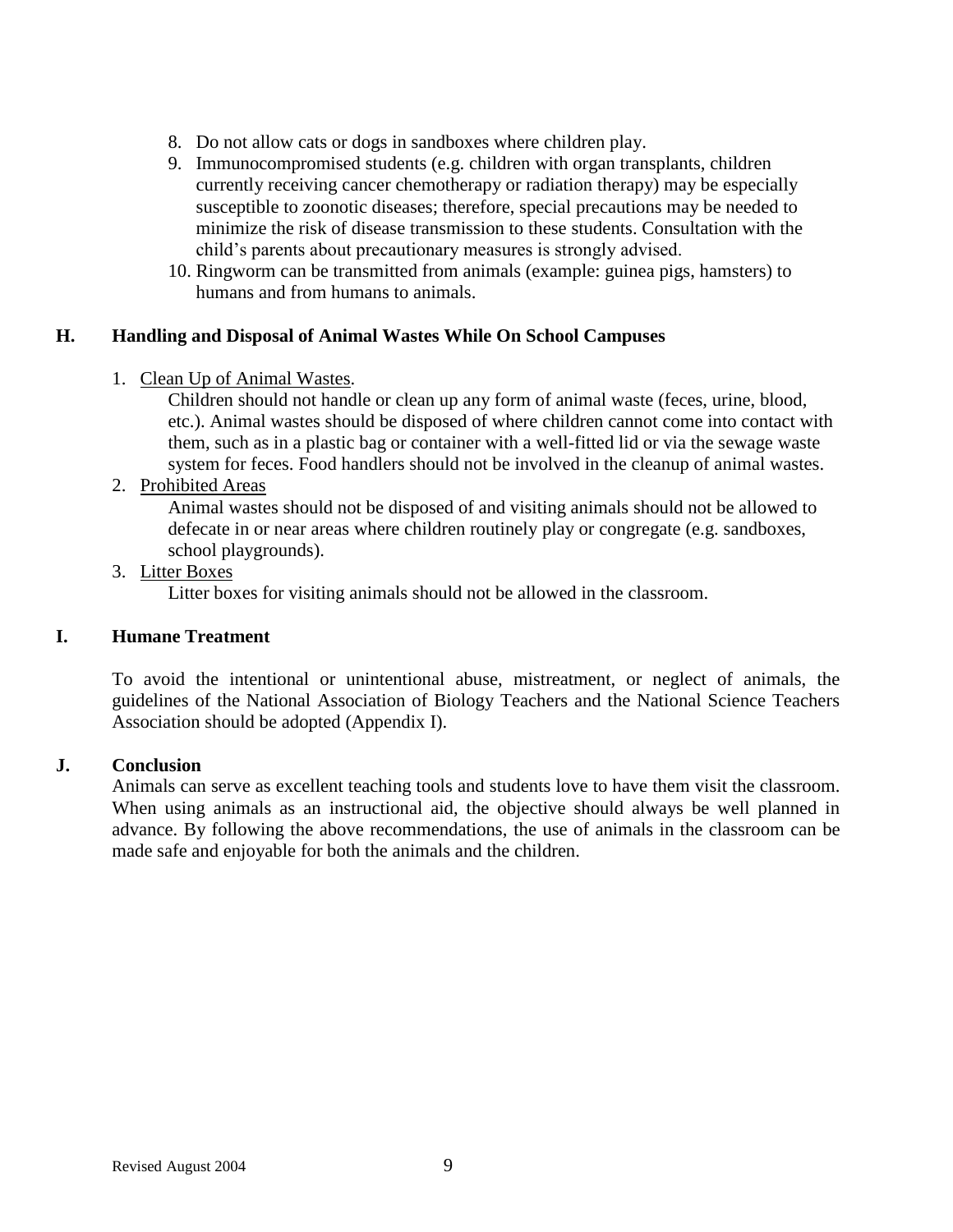# **Appendix I**

## **Hand Washing Recommendations to Reduce Disease Transmission from Animals in Public Settings**

Hand washing is the single most important prevention step for reducing disease transmission.

How to Hand Wash:

- Wet hands with running water, place soap into palms, rub together to make a lather, scrub hands vigorously for 20 seconds, rinse soap off of hands, then dry hands with a disposable towel.
- It is advisable to turn off the faucet using a disposable towel. Young children need assistance in washing hands.

Hand Washing Facilities or Stations:

- Hand washing facilities should be accessible, sufficient for the maximum anticipated attendance, and configured for use by children and adults.
- Hands should always be washed after leaving animal areas and prior to eating or drinking.
- Hand wash stations should be conveniently located between animal and non-animal areas (exit transitional area) and in food concession areas.
- Maintenance should include routine cleaning and restocking of towels and soap.
- Running water should be of sufficient volume and pressure to remove soil from hands. Volume and pressure might be significantly reduced if the water supply is furnished from a holding tank. Therefore, a permanent pressured water supply is preferable.
- The design of the hand wash unit should leave the hands free for hand washing.
- Hot water is preferable, but if the hand wash stations are supplied with only cold water, a soap that emulsifies more easily in cold water should be provided.
- Communal basins do not constitute adequate hand washing facilities.

Hand Washing Agents:

- Liquid soap dispensed by a hand or foot pump is recommended.
- When soap and water are not available, alcohol-based hand sanitizers are effective against many common disease agents, such as *E. coli, Salmonella, and Campylobacter.*
- Hand sanitizers may be less effective if hands are grossly soiled. They are also ineffective against certain organisms (i.e., bacterial spores, *Cryptosporidium*, and certain viruses). Therefore, gross contamination and dirt should be removed to the extent possible before using hand sanitizers.

Signs:

- Hand wash reminder signs must be posted at exits from animal areas.
- Signs should direct visitors and animal handlers to the location of hand wash stations.
- Instructional signs should be posted at the hand wash stations and at restroom lavatories to ensure proper hand wash practices.
- The placement of hand wash reminder signs at food concession areas is recommended.

An example of the type of information that should be considered for a hand washing sign is:

Revised August 2004 10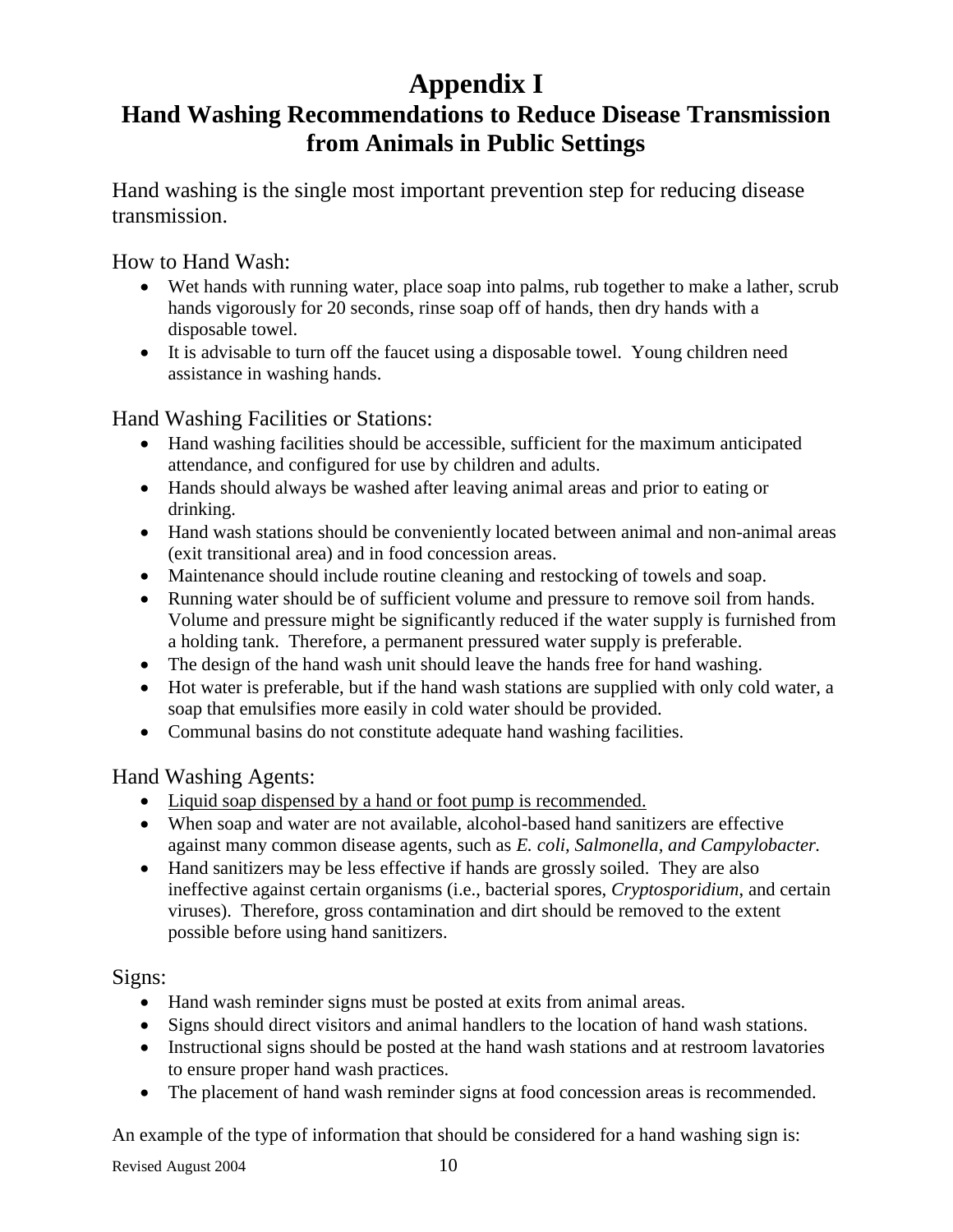| Hand Washing: How and When |                                            |                                         |
|----------------------------|--------------------------------------------|-----------------------------------------|
| How:                       |                                            | When:                                   |
|                            | $\checkmark$ Wet hands with running water  | $\checkmark$ After going to the toilet  |
|                            | $\checkmark$ Place soap into palms         | $\checkmark$ After exiting animal areas |
|                            | $\checkmark$ Rub together to make a lather | Before eating                           |
|                            | $\checkmark$ Scrub hands vigorously for 20 | $\checkmark$ Before preparing foods     |
|                            | seconds                                    |                                         |
|                            | $\checkmark$ Rinse soap off of hands       |                                         |
| v                          | Dry hands                                  |                                         |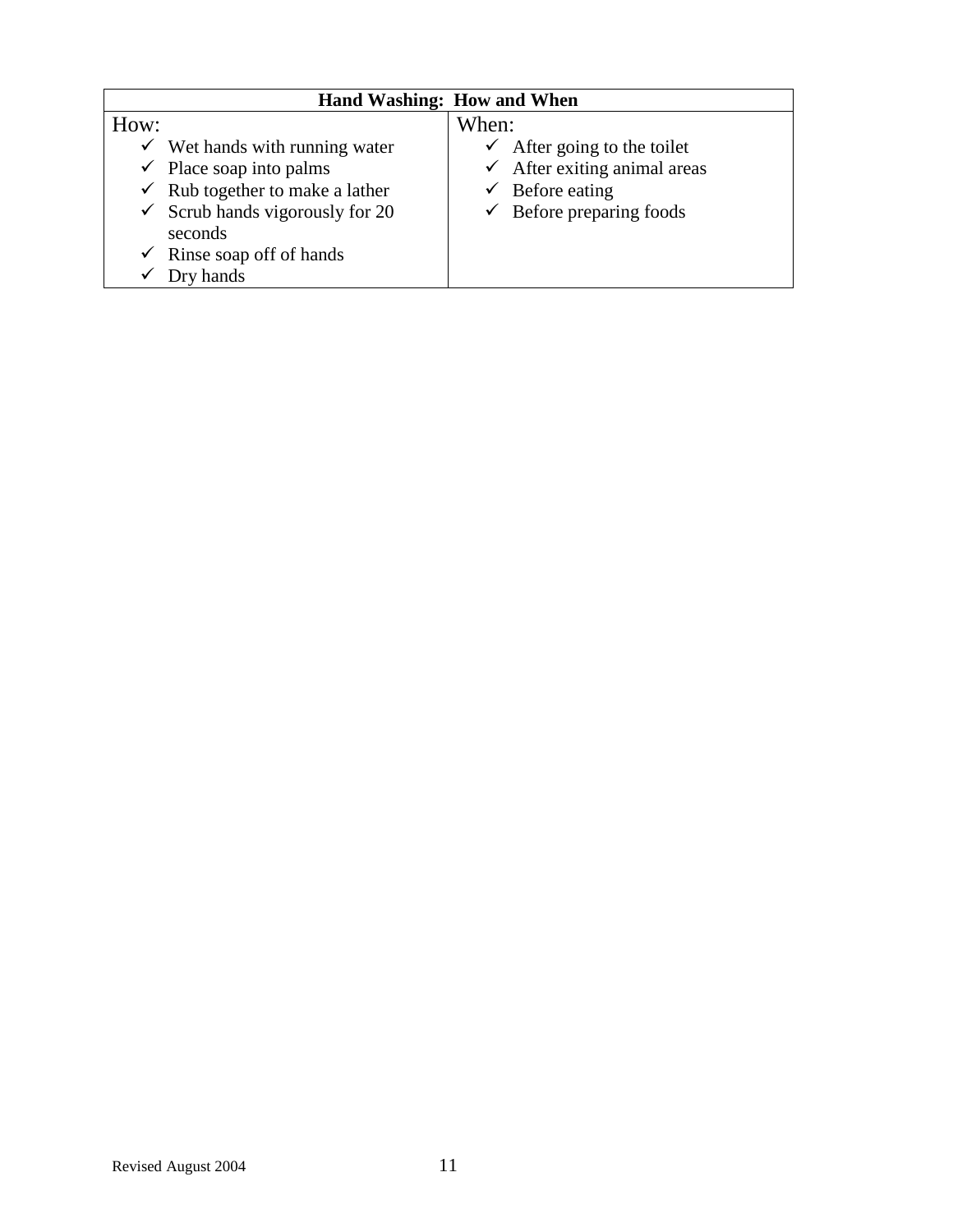### **Appendix II**

#### **References for Animals in the Classroom**

#### **Anderson F, Medus C, Leano F, Adams J, Smith K. Outbreaks of salmonellosis at Elementary Schools Associated with Dissection of Owl Pellets. International Conference on Emerging Infectious Diseases 2002; p. 118.**

#### **Animals in Kansas Schools: Guidelines for Visiting and Resident Pets. Kansas Department of Health and Environment, 2004, [http://www.kdhe.state.ks.us/pdf/hef/ab1007.pdf;](http://www.kdhe.state.ks.us/pdf/hef/ab1007.pdf) May 19, 2004.**

#### **"Animals in the Classroom: A guide for Elementary and Secondary Educators" The Center for Animal Welfare**

"Animals in Schools: A zoonosis threat?" Interview with Lucille H. Nix, DVM

Control of Communicable Disease Manual, James E. Chin (editor), American Public Health Assn. ISBN 17th Edition (January 2000)

Florida Poison Information Center, Tampa General Hospital – Position Paper JoAnn Chambers-Emerson, RN, BSN, CSPI

"National Association of School Nurses Position Statement – Animals in the Classroom", adopted November 2000

"NSTA Position Statement: The Use of Animals in Biology Education," John Richard Schrock, Director of Biology Education, Division of Biology, Emporia State University, July 23, 1991

"PetStation – HerpStation, Reptiles and Salmonella," Norman Frank, D.V.M. and HerpMed

Public Health Notes, "Animals in Schools and Rehabilitation Facilities, C. Patrick Ryan, DVM, MPH, ABVP (Los Angeles County Department of Health Services)

Recommendations for petting zoos, petting farms, animal fairs, and other events and exhibits where contact between animals and people is permitted. Department of Health Bureau of Communicable Disease Control, Commonwealth of Massachusetts, 2004, [http://www.mass.gov/dph/cdc/epii/rabies/petzoo.htm;](http://www.mass.gov/dph/cdc/epii/rabies/petzoo.htm) May 12, 2004

Recommendations to reduce the risk of disease transmission from animals to humans at petting zoos, fairs, and other animal exhibits. Washington State Department of Health Office of Environmental Health and Safety., 2001, [www.doh.wa.gov/ehp/ts/Zoo/PettingZooHealthGuide.pdf;](http://www.doh.wa.gov/ehp/ts/Zoo/PettingZooHealthGuide.pdf) January 23, 2003.

Standards for Science Teacher Preparation. National Science Teachers Association, 2003, [http://www.nsta.org/main/pdfs/NSTAstandards2003.pdf;](http://www.nsta.org/main/pdfs/NSTAstandards2003.pdf) May 19, 2004.

The Use of Animals in Biology Education. National Association of Biology Teachers, 1995, [http://www.nabt.org/sub/position\\_statements/animals.asp;](http://www.nabt.org/sub/position_statements/animals.asp) May 19, 2004.

"Which Classroom Pet is Right for my Class?" Wendeline Wagner, DVM,MS

ZOONOSIS – website with multiple references regarding disease acquired from animals, Maxwell Finland Laboratory for Infectious Disease, Boston Medical Center, http://medicine.bu.edu/dshapiro/shap1.htm